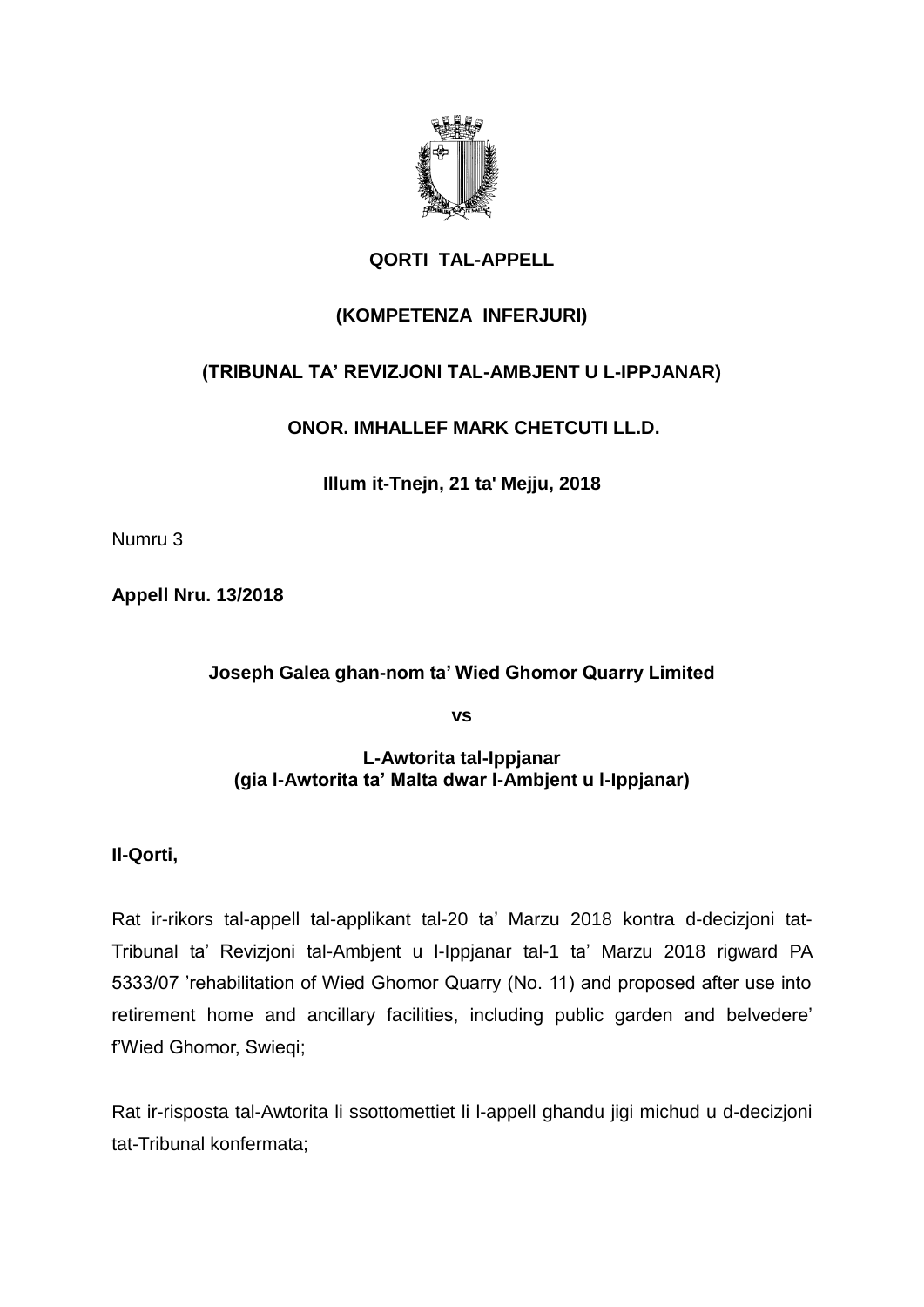Rat l-atti kollha u semghet lid-difensuri tal-partijiet;

Rat id-decizjoni tat-Tribunal li tghid hekk:

Ikkunsidra:

Illi l-aggravji huma s-segwenti:

1. Illi l-applikazzjoni odjerna giet prezentata a bazi ta' kondizzjoni numru 12 filpermess PA 6163/97 li tirrigwardja 'rehabilitation plan' tal-barriera inkwisjoni kif gie approvat qabel il-hrug ta' dan il-permess, u f'dan ir-rigward tali permess jikkostitwixxi vested right favur l-appellant;

2. Illi r-rijabitalazzjoni tal-barriera inezami hija ukoll konformi mal-Policy NHSW06 tal-Pian Lokali:

3. Illi ghalhekk l-ewwel raguni ta' rifjut mhux applikabbli hekk kif l-uzu ta' nursing home kien gja meqjus bhala uzu alternattiv ala parti mill-rehabilitaion plan talbarriera, filwaqt li l-istess SPED permezz ta' TO7 jindika 'after uses for disused quarries particulary the development of solar farms as a support to Energy policy'. Fil-fehma tal-appellant dan lobjettiv li jirrigwardja specifikament after uses tal-barriera gie njorat mill-Awtorita'.

4. Illi t-tieni raguni ta' rifjut ma jirriflettiex il-proposta in mertu meta hija ntiza propju sabiex jigi rijabbilitat il-barriera billi jigi pprestitnat din il-parti ta' Wied Ghomor, fejn parti mis-sit ser jinghata lura ghall-uzu pubbliku, u parti zghira biss tas-sit li jammonta ghal madwar 8% li ser jigi okkupat bi zvilupp.

Illi l-appellant kompla sahaq illi l-uzu ta' old people's home fuq dan is-sit kien gja stabbilit fil-permess precedent PA 6163/97 u ghaldaqstant ma jistax issa l-Awtorita' tikkunsidra mill-gdid tali proposta. Zied ukoll illi l-istess Awtorita' approvat zvilupp simili ta' nursing home barrra z-zona tal-izvilupp tal-lokalita' tan-Naxxar skont ilpermess PA 3592/16 u ghaldaqstant l-istess konsiderazzjonijiet kellhom japplikaw ghal kaz odjern [Sottomissjoni tal-24 ta' Ottubru 2017].

### L-ewwel aggravju:

Illi dan huwa l-perm tas-sitwazzjoni in mertu meta l-proposta ta' old people's home fil-barriera in kwistjoni kienet originat filpermess precedenti PA 6163/97 bhala parti mill-permess ta' sanzjonar ghall-estrazzjoni ta' materjal u zieda fl-eskavazzjoni talbarriera tal-qawwi indezamina li tinsab f'Wied Ghomor, bejn il-lokalita' ta' San Gwann (mal-konfini tan-Nofsinhar tal-barriera) u l-lokalita' tas-Swieqi (mal-konfini tat-Tramuntana, ghalkemm bhala stat ta' fatt il-barriera tinsab gewwa l-konfini tal-Kunsill Lokali tas-Swieqi).

Illi fid-determinajzzjoni tal-applikazzjoni PA 6163/97, l-Awtorita' tal-Ippjanar [Decizjoni tas-17 ta' Mejju 2001, minuti a fol 92 fl-inkartament tal-PA 6163/97] imponiet li l-hrug tal-permess ikun suggett ghal 'acceptable rehabilitation plan'. Fil-fatt il-permess finali gie mahrug fl-20 ta' Settembru 2007 wara li l-Awtorita' ta' Malta dwar l-Ambjent u l-Ippjanar approvat ir-'rehibilation scheme' waqt il-laqgha tat-12 ta' Jannar 2006, billi qieset ukoll irrakomandazzjoni tal-Environment Protection Directorate fejn espremiet qbil 'with the scheme as proposed and recommends its implementation since the rehabilitation of the site in question is in line with the Local Plan recommendations' [Ibid. Minuti tal-laqgha a fol 118].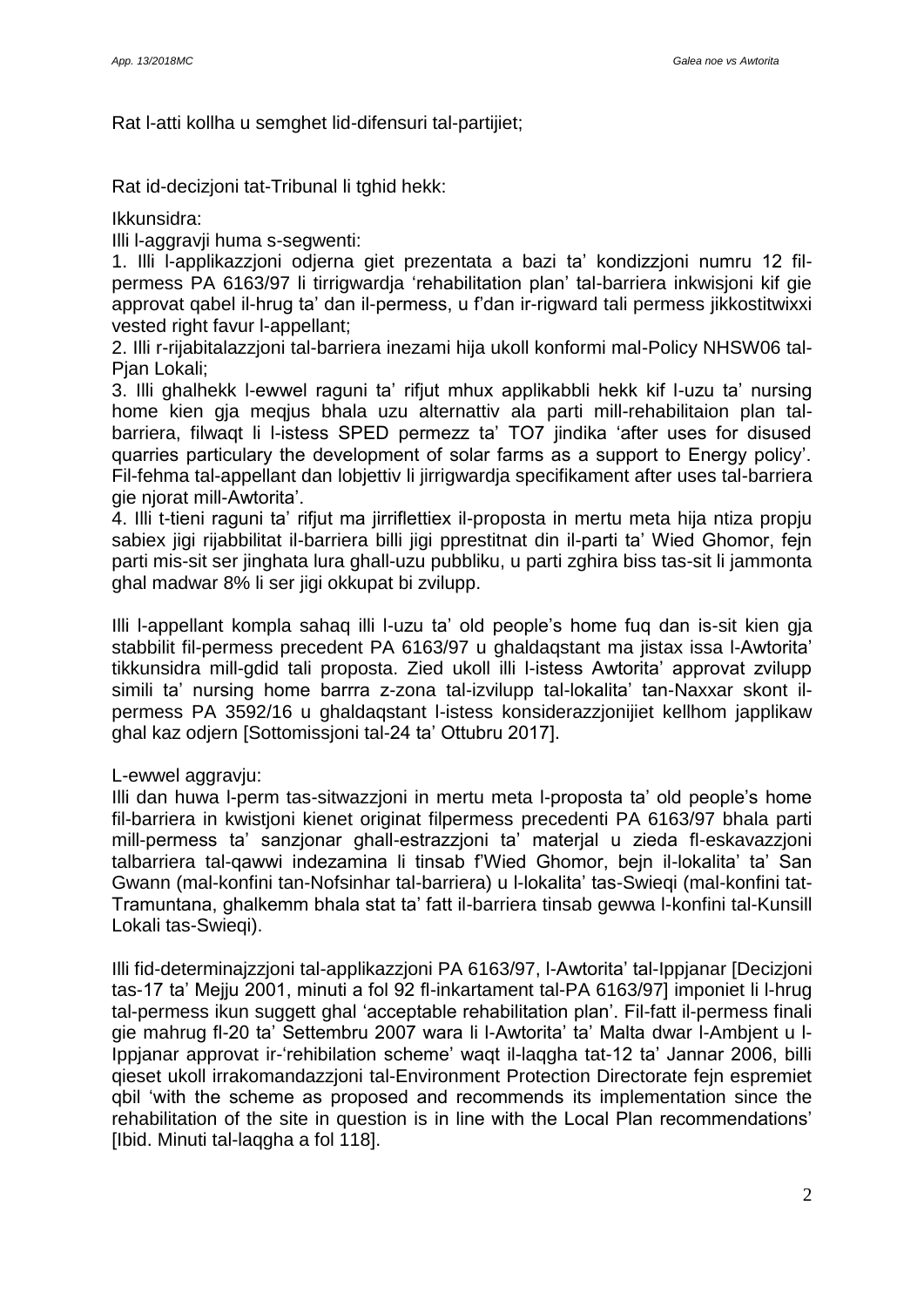Illi tali rehabilitation plan hija s-suggett ta' kondizzjoni numru 12 fil-permess PA 6163/97 li hija s-segwenti:

"The restoration scheme (ref. file PA 6163/97, red 111, DRG 1 and 2) approved in principle as part of this permit does not constitute a development permit to undertake works related to the said scheme. Resumption of works related to the said scheme is subject to a separate permit for which the applicant is required to submit a full development application.

Failure to comply with the requirements of this condition will lead to the revocation of this permit."

Illi dan it-Tribunal jifhem illi l-applikazzjoni odjerna giet prezentata in konsegwenza ta' tali kondizzjonijiet sucitata.

Hawnhekk tohrog il-mistoqsija krucjali: tali kondizzjoni fejn hemm indikat 'approved in principle' hija tali li tikkostitwixxi dritt kwezit favur l-appellant?

M'hemmx dubju illi l-appellant esegwixxa l-kondizzjoni numru 12 tal-permess billi pprezenta applikazzjoni gdida rigward irrijabilitazzjoni tal-barriera gjaladarba lestrazzjoni tal-materjali jigi ezawrit fi zmien sena mill-hrug tal-permess PA 6163/97 li kien ghadu wiehed validu.

Minn naha l-ohra l-prezentazzjoni ta' applikazzjoni ta' zvilupp tirrikjedi konsiderazzjoni u determinazzjoni mill-gdid a bazi ta' policies vigenti fil-mument taddecizjoni tal-applikazzjoni ta' zvilupp.

Illi minn naha l-ohra l-permess precedenti ma kienx qed jippermetti xi zvilupp ulterjuri fuq is-sit minn dak approvat – tenut illi lpermess PA 6163/97 kien biss limitat ghal zvilupp relatat mal-operat tal-barriera.

Il-kondizzjoni numru 12 hija relatata ma rehabilition scheme imam ma hemm ebda forma ta' dettal jew skema ta' zvilupp specifiku jew tal-inqas xi forma ta' gwida jew reserved matters li normalment huma mposti f'permess outline development. Ilkondizzjoni inezami qed tobbliga l-applikant sabiex jipprezenta applikazzjoni gdida.

Madankollu l-kondizzjoni f'permess li jirrizulta fil-kaz odjern ma tistax titqies bhala xi forma simili ta' permess outline - u li f'tali kaz wiehed jista' jsostni dritt kwezi - billi tali qeghda biss tindika skema ta' rijabilitazzjoni li tinsab fl-inkartament tal-PA 6163/97 IMMA ma gie approvat ebda dettal ta' xi skema ta' rijibalitazzjoni bhal ma huma approved plans jew documents fil-permess de quo, pero gie ndikat biss li tali skema trid tkun suggett ghall-applikazzjoni ta' zvilupp gdida.

Irid jinghad ukoll illi l-approvazzjoni tar-rehabilitation plan minn naha tal-Awtorita' qabel il-hrug tal-permess li kien jinkludi after use ta' old people's home fost ohrajn, ma kienx suggett ghal skrutinju ta' pubblikazzjoni, konsultazzjoni u process miftuh u kien ghalhekk il-bzonn li tali skema tkun suggett ghal applikazzjoni separata kif impost fl-istess kondizzjoni.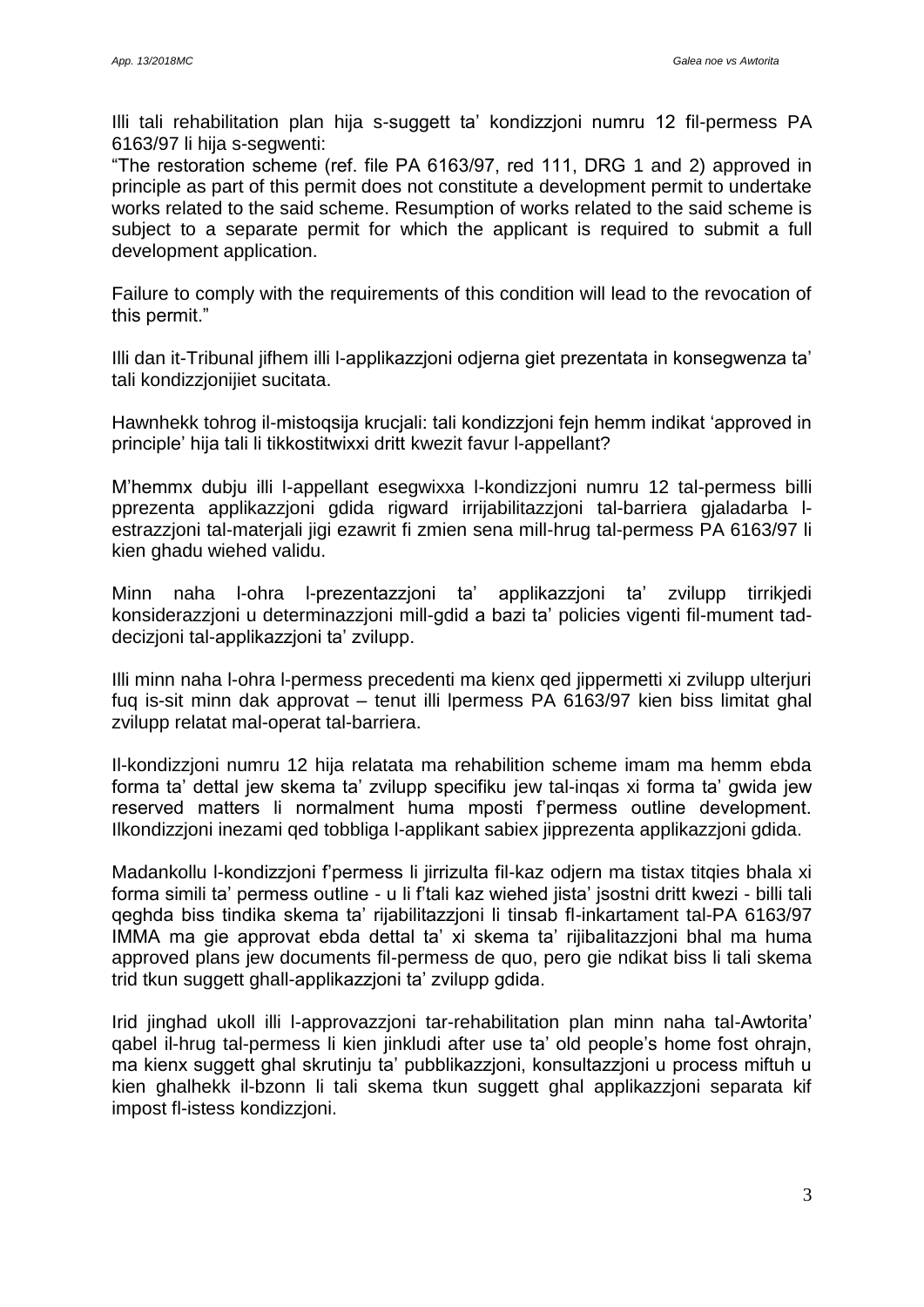Ta' minn izied ukoll, li l-principju dwar dritt kwezit illum huwa ukoll sanciz fil-Kap 552, anke f'kaz li jkun hemm tibdil fil-pjannijiet u policies sussidjarji, kif provdut fil-proviso tal-Artikolu 72(2) hekk kif gej:

"(2) In its determination upon an application for development permission, the Planning Board shall have regard to:

(a) plans;

(b) policies:

Provided that subsidiary plans and policies shall not be applied retroactively so as to adversely affect vested rights arising from a valid development permission, or a valid police or trading licence issued prior to 1994;

(c) regulations made under this Act:

Provided that the Planning Board shall only refer to plans, policies or regulations that have been finalised and approved by the Minister or the House of Representatives, as the case may be, and published;

(d) any other material consideration, including surrounding legal commitments, environmental, aesthetic and sanitary considerations, which the Planning Board may deem relevant;

(e) representations made in response to the publication of the development proposal; and

(f) representations and recommendations made by boards, committees and consultees in response to notifications of applications."

Madankollu, dan it-Tribunal huwa tal-fehma illi l-Awtorita' kienet korretta li tiddetermina l-applikazzjoni in mertu fid-dawl talobjettivi tal-iSPED indipendentamnet mill-kondizzjoni tal-permess precedenti, dan billi l-ligi tipprovdi b'mod car illi l-iSPED jissupera ukoll kull dritt kwezit naxxenti minn permessi precedenti, hekk kif drittijiet akkwiziti huma biss salvagradjati f'kaz ta' bdil fil-pjannijiet u policies sussidjarji li ma jinludux l-Istrategija Spazjali dwar l-Ambjent u l-Ippjnar (SPED).

Illi ghalhekk dan it-Tribunal mhux qed jaqbel mal-appellant illi l-permess PA 6163/97 kien jikkonsistitiwxxi xi dritt kwezit favur ilhrug tal-permess odjern hekk kif tali permess ma kienx qed jippermetti xi zvilupp relatat mar-rijibalitazzjoni tal-barriera, filwaqt li l-konsiderazzjoni tal-iSPED fid-determinazzjoni finali tal-Awtorita' jissupera kull dritt kwezit naxxenti li seta' kien hemm minn xi permess tal-izvilupp skont iddispost tal-Artikolu 72(2) tal-Kap 552.

F'dan ir-rigward, l-oggettivi tal-iSPED bhala bazi ta' ragunijiet ta' rifjut iridu jigu mistharrga, u f'dan ir-rigward dan it-Tribunal ser jikkunsidra l-kumplament tal-aggravji mressqa fl-appell.

It-tieni, it-tielet u r-raba' aggravji:

Illi l-appellant qed jishaqq illi l-iSPED Thematic Objective numru 2, kif ukoll ir-Rural Objectives numru 4 u 5 rispettivament ma japplikawx ghal kaz odjern, peress kif gja spjegat supra, l-izvilupp kien gja mahsub bhala parti mill-pjan ta' rijabilitazzjoni talbarriera fil-permess PA 6163/97, u dan b'konformita mal-Policy NHSW06 fil-pjan lokali [North Harbour Local Plan (2006] li tikkunsidra zvilupp bhala parti millrijabilitazzjoni tal-barriera fejn jinsab is-sit, kif ukoll l-objettiv tal-iSPED kif indikat fit-Thematic Objective numru 7 li propju jirrigwardja r-rijabilitazzjoni u after use talbarrieri.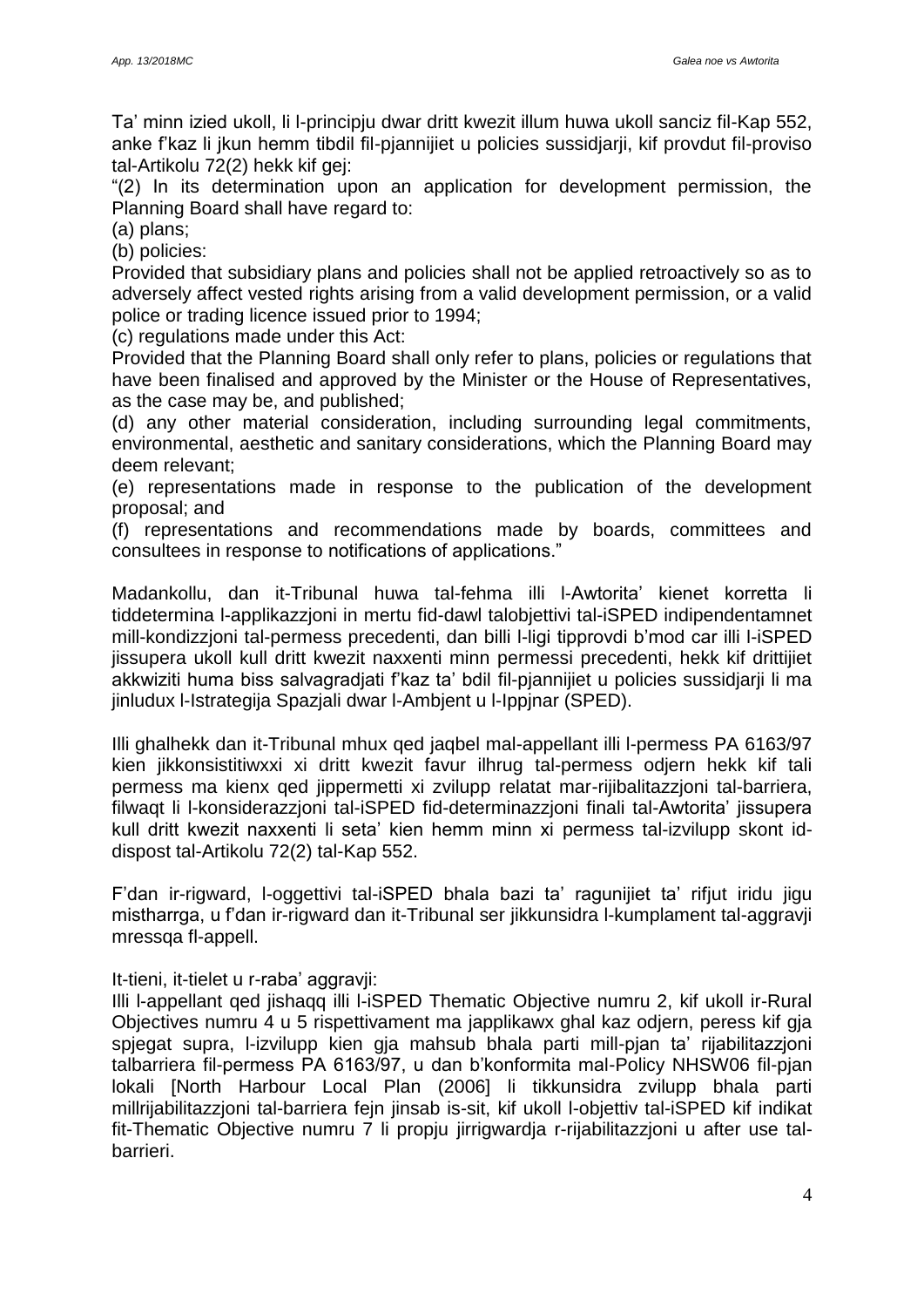Illi l-Policy NHSW06 tipprovdi dan li gej ghar-rigward il-barriera indezamina li tinsab f'Wied Ghomor:

"Existing Quarry

MEPA will favourably consider the rehabilitation of the Wied Ghomor quarry provided all the conditions of the current planning permit for this site are satisfied. The detailed rehabilitation scheme for the entire site to be submitted by the developer is to include:

i. the intended after-use of the site ensuring that the proposed use does not run counter to the policies of the Structure Plan, this Local Plan, the Minerals Subject Plan and any other relevant development control provisions for the adjacent land uses;

ii. provision for new building development that is to occupy only a minimal part of the site area to the satisfaction of MEPA;

iii. the sequence and phasing of restoration including the demolishing and removal from the site of all existing buildings, structures and plant machinery;

iv. the final levels of the restored land;

v. a timetable for the completion of all works to restore the site; and

vi. a landscaping scheme to the satisfaction of MEPA."

Illi paragrafu spjegattiv numru 18.4.18 fl-istess pjan jipprovdi s-segwenti gwida:

"The Planning Permit PA6163/97, as approved in May 2001, sanctioned the illegal excavation together with over-excavation (depth) within the licensed boundaries and further excavation in other parts of the site. Any new further excavations will be subject to the conditions contained in PA6163/97. This permit includes a number of conditions in order to secure a reduction in the impact of the quarrying operations upon nearby residential areas and other provisions for landscaping and restoration schemes. Through this Policy and the conditions as set out in PA6163/97, MEPA will favourably consider the rehabilitation of the quarry preferably to include horticultural uses. Developments will be considered by MEPA provided all precautions are taken to protect the ecological value of the site and the scheduling status, and therefore such proposals may be subject to an Environmental Impact Assessment. It is stressed that building development in the quarry is to occupy only a minimal part of the total site area. The major part of the site will be heavily landscaped in order to ensure that views particularly as seen from the opposite side of the valley are enhanced."

Illi dan it-Tribunal seta' jinnota minnufih illi tali Policy fil-pjan lokali ma tipprovdiex b'mod esplicitu favur rijabilitazzjoni tal-barriera li tinkudi zvilupp ta' 'old people's home'. Ta' min izied illi fil-paragrafu spjegattiv sussegwenti ghal din il-policy, filwaqt li jaghmel referenza ampja ghal permess PA 6163/97, il-pjan qed jahseb ghal 'horticultural uses' bhala after use principali u certament mhux zviulpp ta' certu entita bhal ma huwa dak ta' old people's home kif propost fl-applikazzjoni odjerna. F'dan irrigward, ilhsieb li jigi permess new building development skont il-kriterji tal-Policy NHSW06 irid jitqies fil-kuntest tal-hsieb dwar irrijabilitazzjoni tal-barriera kif mahsub fil-Pjan Lokali stess.

Illi certament l-istess Pjan huwa indikattiv li kull zvilupp ghandu jigi kunsidrat sabiex jigi protett the ecological value of the site and the scheduling status. Dan fil-fatt huwa ukoll sostnut permezz tal-Policy NHCV01 u Mappa CV5 tal-istess Pjan Lokali fejn is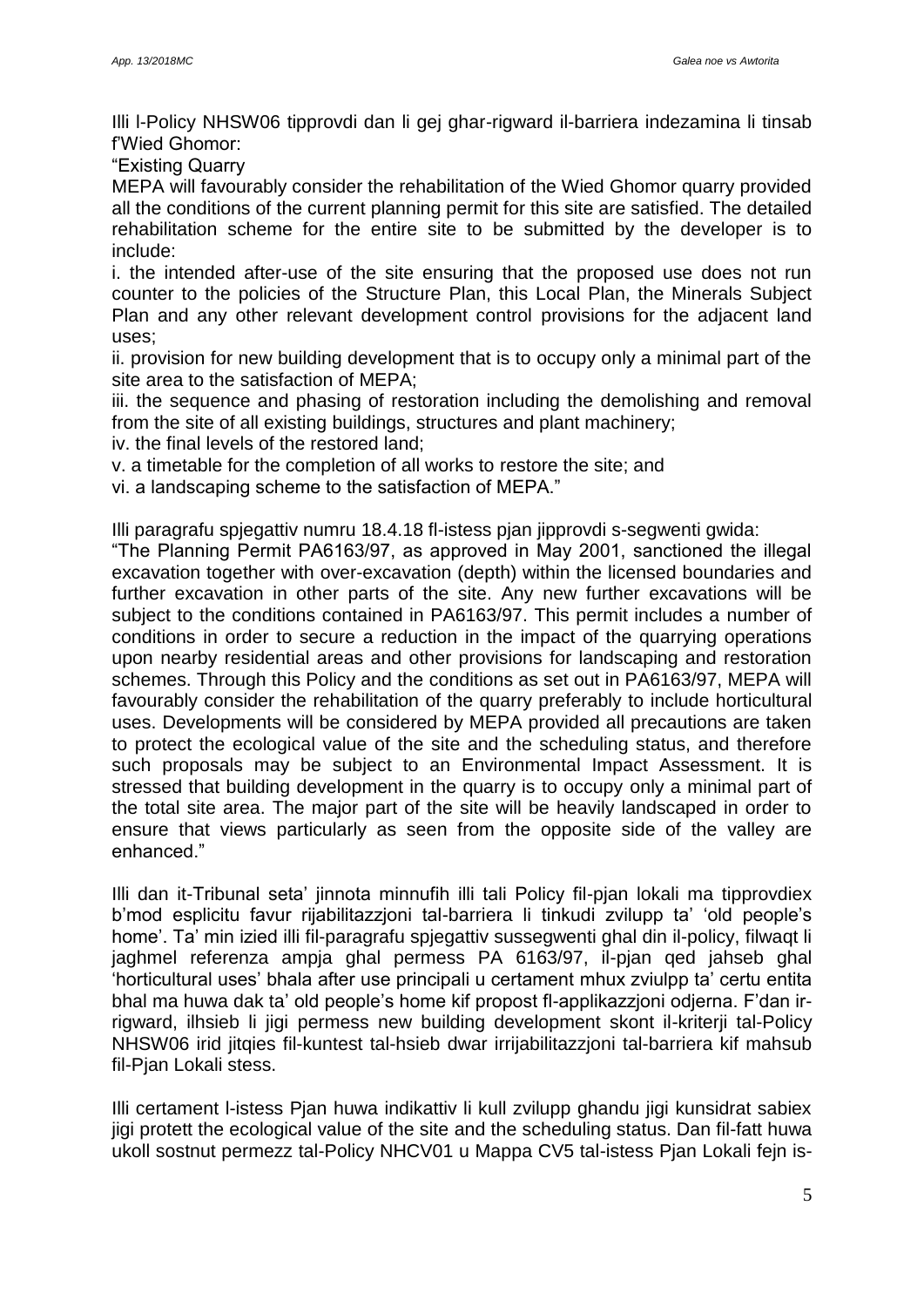sit inezami jaghmel parti minn zona identifikata bhala 'Protected Valleys' kif ukoll 'Area of High Landscape Sensitivity'.

Illi f'dan ir-rigward l-Pjan Lokali jispjega permezz ta' paragrafu 8.4.2 sussegwenti l-Policy NHCV01 dan li gei:

"A general presumption against development will apply on sites designated within the Local Plan as SACs, AEIs, SSIs and AHLS's, particularly on crests and sides of faults, of valleys and the edges of the coast. In this respect, unacceptable development also includes conflicting agricultural development and reclamation, roads and public utility services. A general presumption also exists against any activities likely to introduce pollution and damage risks to SACs, AEIs, SSIs and AHLSs. In these areas and sites, MEPA would favourably promote the removal of intrusive elements and the eventual rehabilitation of damaged areas and habitats. These listed sites also include buffer zones to further regulate developments near and adjacent to SACs, AEIs, SSIs and AHLSs. Development that affects AHLSs will be considered by MEPA following the requirements set by the Draft Landscape Assessment Study of the Maltese Islands (2004) and relative Structure Plan Policies. AHLSs are indicated on MAP CV5 and include all major North Harbour valleys."

Illi fid-dawl ta' dan ix-xenarju li t-TO2 tal-iSPED huwa applikabbli ghall-izvilupp odjern. Illi s-sit indezamina huwa ta' valur xenografiju u jaghmel parti minn sistema ta' widien protetti skont il-policies tal-Pjan Lokali sucitati. Illi fil-kaz odjern, tali policies huma rijaffermati bl-objettivi tal-iSPED fir-rigward ta' zvilupp gewwa zoni rurali, ossia RO 4 u RO 5 li huma ntizi li jipprotegu u jizvalgwardjaw il-pajsagg rurali, billi jigi ukoll rijabilitati zoni rurali fi stat ta' degredazzjoni. Illi f'dan il-kuntest li l-Awtorita' qieset ukoll li l-izvilupp ta' old people's home mhux idoneju f'dan is-sit u ghaldaqstant ma giex meqjus bhala 'appropriate location in Rural Area' kif jesigi t-TO2 tal-iSPED.

Illi dan it-Tribunal jinnota ukoll illi tali oggezzjoni tal-izvilupp propost bhala pjan ta' rijabilitazzjoni tal-barriera huwa ukoll sostnut bit-TO7 tal-iSPED, u ma jistax jaqbel mal-appellant li tali objettiv huwa applikabbli jew jissaportja l-proposta fl-applikazzjoni odjerna. Illi tali objettiv huwa ntiz li jhares ir-rizorsi minerali, b'dan illi jahseb ukoll ghall-'appropriate after uses for disused quarries' u fil-fatt jinkoraggixxi 'the development of solar farms as a support to Energy policy.' F'dan il-kaz l-Awtorita' mhux qieghed tqis ir-rijabilitazzjoni tal-barriera bl-izvilupp ta' old people's home bhala appropriate use u wisq inqas li tali rijabilitazzjoni huwa ntiz ghal xi solar farm kif qieghed jigi nkoraggit b'dan l-oggettiv fl-iSPED.

Illi minn naha l-ohra, kif tajjeb osservat mill-appellant, it-TO2 tal-iSPED ma teskludiex b'mod kategoriku zvilupp ta' old people's home miz-zona rurali, b'dan illi saret referenza ghal permess PA 3592/16 rigward zvilupp simili li jinsab barra l-konfini talizvilupp tan-Naxxar.

Illi dan it-Tribunal jinnota li l-applikazzjoni in mertu tirrigwardja rijabilitazzjoni ta' barriera numru 11 f'Wied Ghomor, u li bhala after use qieghed jinkludi ukoll old people's home, ghalkemm b'diferrenza ghall-permess PA 3592/16, is-sit jinsab f'Wied Ghomor li huwa protett b'policies specifici fil-Pjan Lokali u ghaldaqstant ma jistax jitqies similjanti ghal permess citat. Fil-kaz odjern kienet flokha l-konkluzzjoni tal-Bord tal-Awtorita' tal-Ippjanar li jqis tali zvilupp mhux wiehed idoneju f'din iz-zona partikolari ta' Wied Ghomor a bazi tal-objettivi tal-iSPED TO2, RO4 u RO5.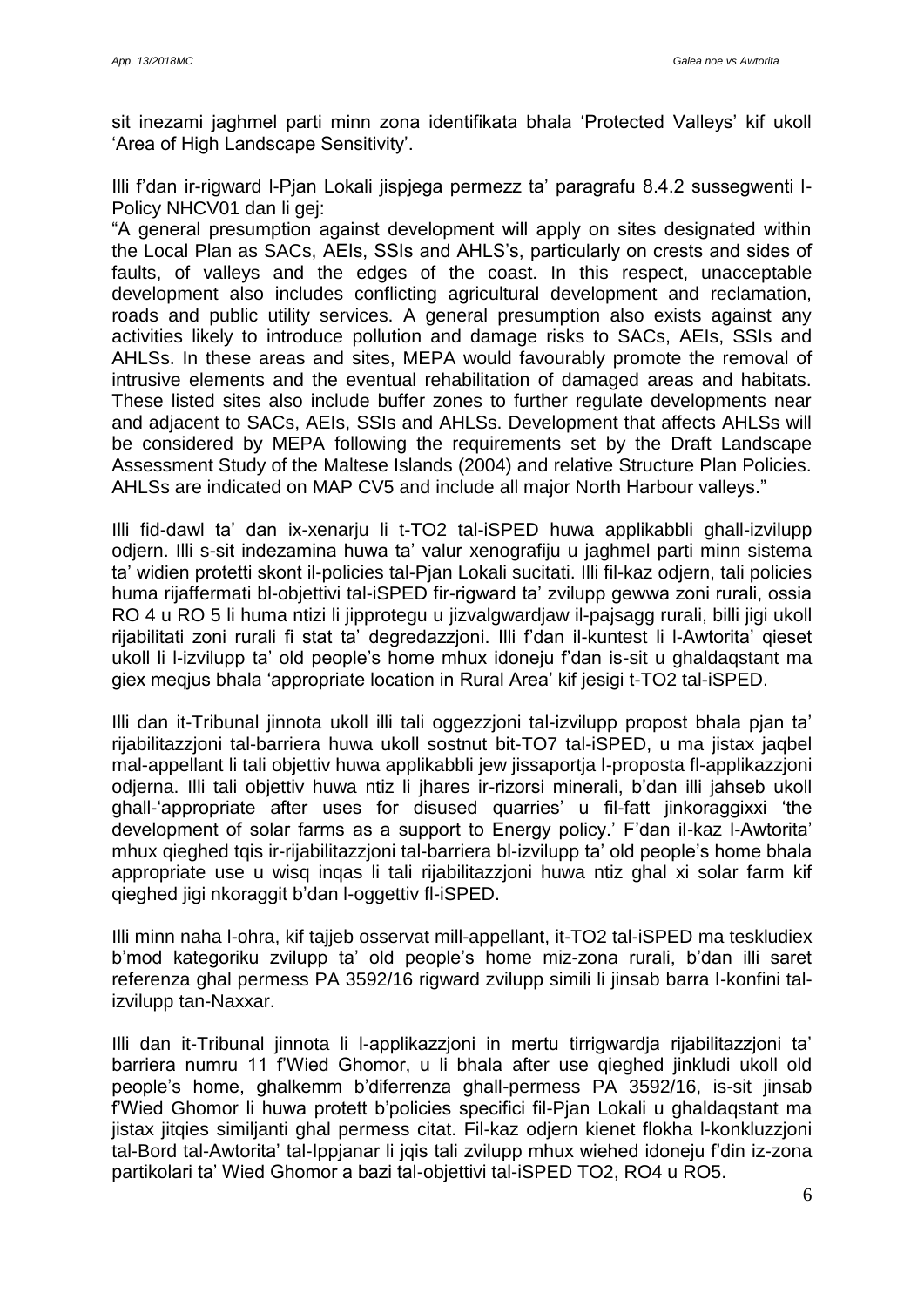Ghal dawn il-motivi, dan it-Tribunal qieghed jichad l-appell u jikkonferma r-rifjut tal-PA 5333/07.

## **Ikkunsidrat**

L-aggravji tal-appellant huma s-segwenti:

1. Id-decizjoni tat-Tribunal hi nulla stante li l-okkju ma jirrispekkjax il-partijiet kollha filprocess u senjatament it-terzi oggezzjonanti Light Pollution Awareness Group u lexternal consultee Kunsill Lokali Swieqi;

2. It-Tribunal zbalja meta iddecieda li l-applikant ma kellux dritt kwezit ghal zvilupp ta' retirement home u dan billi tali uzu kien gia gie approvat fil-principju fl-istess permess sucitat. It-Tribunal ma kellux jedd jiskarta dan id-dritt;

3. It-Tribunal ta' Revizjoni interpreta hazin il-policy NHSW06 tan-North Harbour Local Plan billi sahaq li ma jahsibx ghal old people's home izda biss ghal 'horticultural purposes' bhala after use ghal barriera. Dan mhux minnu ghax il-policy ma teskludix uzi ohra ghalkemm issemmi 'horticultural use' bhala uzu favorevoli qua zvilupp.

Il-Qorti halliet dan l-appell ghad-decizjoni fuq l-ewwel aggravju.

# **L-ewwel aggravju**

L-appellant qed isostni illi d-decizjoni tat-Tribunal hi nulla ghax l-okkju ma jirrispekkjax il-partijiet kollha li hadu sehem fil-proceduri quddiemu. Din mhix l-ewwel darba li din il-kwistjoni tqajmet u din il-Qorti esprimiet ruhha fis-sens illi l-okkju ma setghax jigi korrett minn din il-Qorti anqas b'applikazzjoni tal-artikolu 175(2) tal-Kap. 12 billi r-referenza f'dak l-artikolu jirreferi ghal zbalji tal-ewwel Qorti u fil-fehma ta' din il-Qorti l-kelma 'Qorti' ma tinkludiex 'Tribunal' meta l-kliem tal-ligi hu car. Madankollu din il-Qorti kellha ripensament wara hsieb aktar approfondit ta' din il-kwistjoni. Hu maghruf illi l-Kapitolu 12 hu intiz biex jirregola proceduri quddiem Qorti. Tant hu hekk illi ligijiet li jirreferu ghal Tribunal jew entitajiet ohra kwazi gudizjarji huma migbura f'ligijiet ad hoc. Ghalhekk l-artikolu 175(2) jitkellem fuq zball ta' 'Qorti' ghax il-Kap. 12 jirregola proceduri quddiem Qorti. Madankollu l-Qorti thoss li la darba l-iskop wara lartikolu 175(2) hu li issir gustizzja fis-sustanza u mhux ikun hemm telf ta' hin u spejjez bi kwistjonijiet procedurali li jistghu jigu korretti bla ma jsir ebda pregudizzju lil partijiet, il-kuncett ta' analogija jista jigi applikat f'dan il-kaz biex l-artikolu 175(2) jigi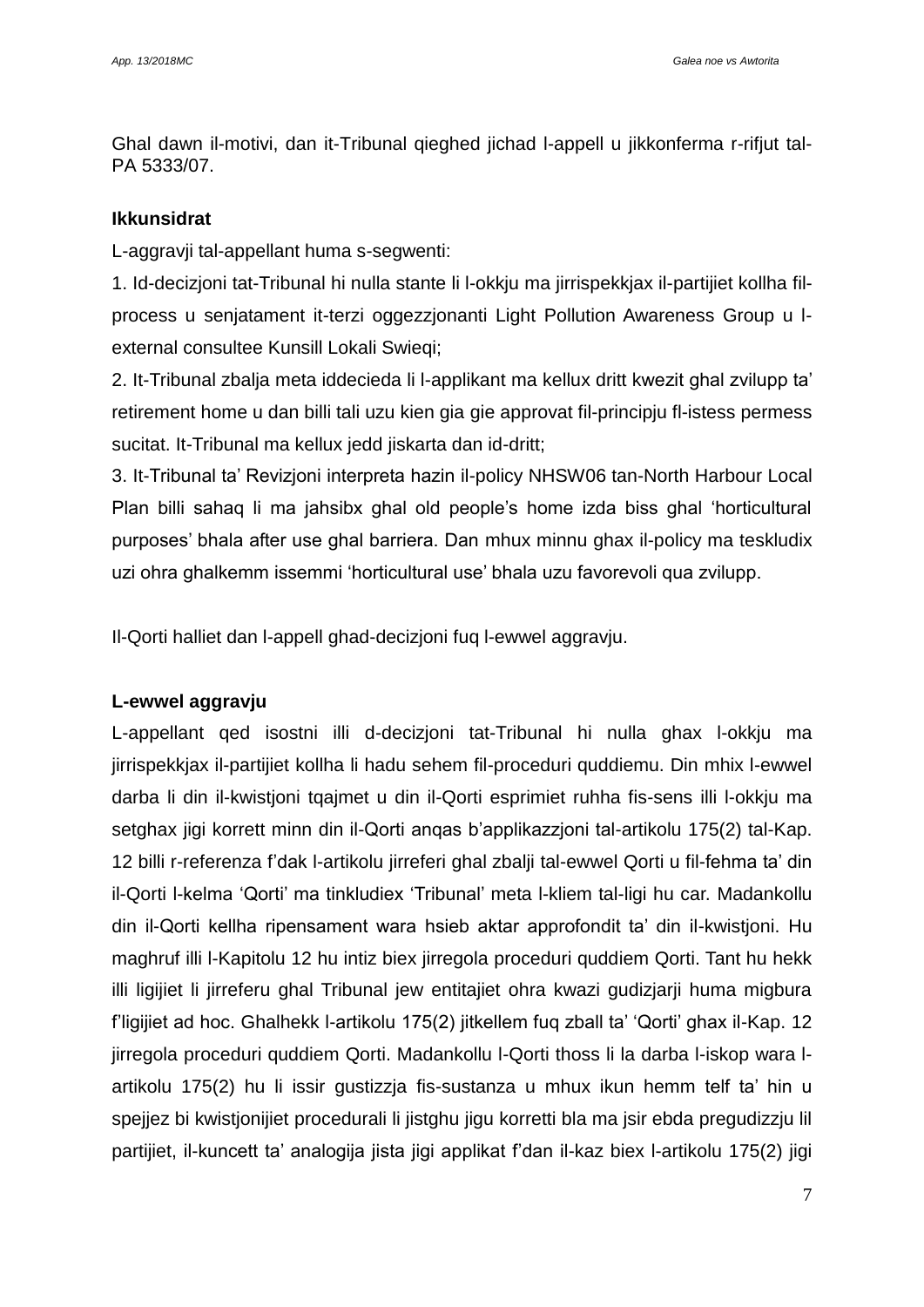applikabbli anki ghal zbalji tat-Tribunal ta' Revizjoni tal-Ambjent u l-Ippjanar. Fissentenza rigward il-principju tal-analogija, il-Qorti fil-kawza **The General Soft Driks Company Limited vs Korporazzjoni Enemalta**, App Inf 17/04/2009 qalet:

L-applikazzjoni ta' dan il-process kellu, di regola, jimporta illi wiehed ifittex kif ghal kaz simili prevvist mill-artikolu predett il-materja kienet dixxiplinata f'xi wiehed jew aktar tad-disposizzjonijiet l-ohra tal-ligi. Tali hu bazat fuq ilprincipju generali ta' dik il-gustizzja li trid u tesigi li sitwazzjonijiet ekwivalenti jkunu trattati bl-istess mod ugwali;

Il-Qorti taghmel referenza ghas-sentenza Kostituzzjonali fl-ismijiet **Anthony Grech vs Claire Calleja et**, deciza fid-29 ta' Frar 2018 imsemmija mill-appellant li sostniet li l-kelma 'Qorti' ma kinitx tinkludi Tribunal. Pero dik is-sentenza inghatat fl-isfond ta' dak li tipprovdi l-Kostituzzjoni u senjatament ghal vjolazzjonijiet tad-drittijiet umani u ghalhekk mhix rilevanti ghal vertenza in kwistjoni.

Il-Qorti ghalhekk bhala punt ta' tluq tqis li korrezzjoni ta' okkju jista' jsir a bazi talartikolu 175(2) tal-Kap. 12. Pero l-Qorti ser tmur oltre minn hekk. Il-kwistjoni flambitu tal-ligi tal-ippjanar, fil-fehma tal-Qorti ghandha tigi indirizzata mil-lenti dwar min hu 'parti' fi proceduri quddiem l-Awtorita, it-Tribunal u l-Qorti tal-Appell u konsegwentement x'ghandu jirrispekkja okkju.

Il-Qorti tqis il-proceduri quddiem l-Awtorita tal-Ippjanar u t-Tribunal ta' Revizjoni tal-Ambjent u l-Ippjanar bhala sui generis u ma jsegwux strettament id-dettami tal-ligi tal-procedura dwar dak li hu msejjah 'parti' f'kawza. Strettament meta wiethed jifli lligijiet tal-ippjanar isib illi l-partijiet proprja fil-proceduri huma l-applikant u l-Awtorita tal-Ippjanar. Dawn huma l-partijiet direttament interessati fil-vertenza billi hu lapplikant li jitlob permess ta' zvilupp u hi l-Awtorita l-enti regolatrici li tilqa' jew tichad it-talba. L-okkju quddiem it-Tribunal ghandu ghalhekk jirrispekkja ezattament dawn ilpartijiet. Il-ligi tal-ippjanar pero issemmi persuni jew entitajiet ohra li jista' jkollhom interess fi zvilupp propost. Essendo l-ippjanar u l-izvilupp huma essenzjalment materja ta' interess pubbliku, il-ligi taghti dritt lil terzi, whud minnhom ex lege bhal Avukat Generali f'certi cirkostanzi li jippartecipaw b'mod attiv fil-vertenza. Il-Qorti ma tistax tekwipara lil dawn il-persuni bhala partijiet li huma direttament milquta bl-ezitu ta' talba ta' zvilupp imma jista jkollhom interess kemm personali jew f'isem is-socjeta in generali li jippartecipaw u jsostnu l-fehma taghhom dwar l-izvilupp.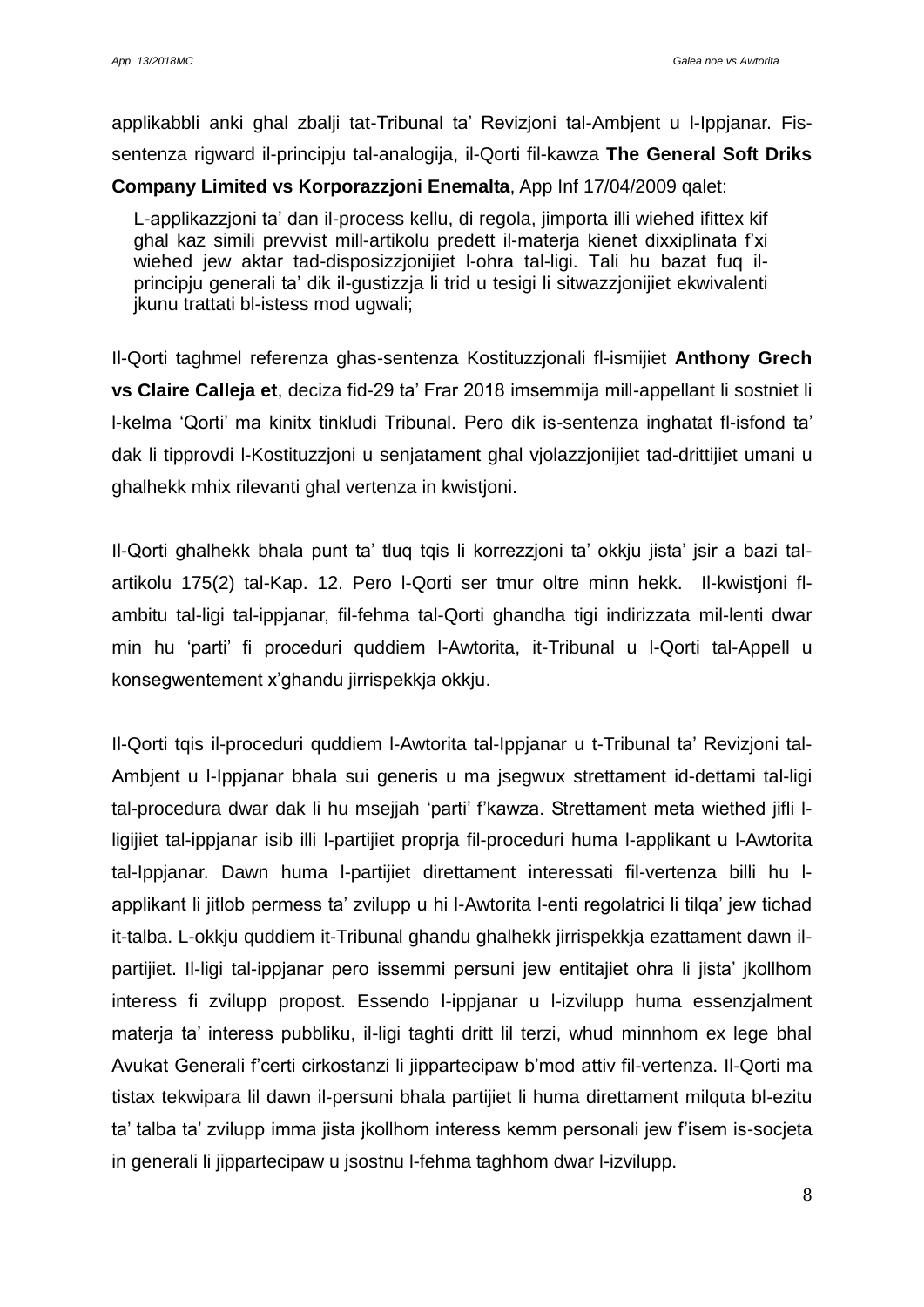Kwindi l-Qorti minn dan l-aspett ma tistax tqis tali persuni bhala partijiet strettament involuti direttament fil-vertenza izda biss bhala partecipanti f'ezercizzju ta' natura ta' ippjanar li s-sehem taghhom ghandu jkun ta' ghajnuna ghall-Awtorita fit-tehid taddecizjoni taghha.

Il-lligi tipprovdi b'mod car ghal procedura li ghandha tigi addottata sabiex dawn ilpersuni interessati jkunu mgharfa biex jippartecipaw u jinghataw l-opportunita u ddritt li jsemmghu lehinhom u jaghtu l-veduti taghhom dwar l-izvilupp. Dan pero ma jfissirx li huma l-partijiet involuti fil-vertenza izda partecipanti li ghalkemm il-ligi tipprovdi drittijiet ghalihom waqt l-ipprocessar tal-applikazzjoni tal-izvilupp u dan sakemm huma jottemperaw ruhhom mal-ligi ghal fini ta' ammissibilita taghhom biex jippartecipaw fil-vertenza.

Dan id-dritt tat-terzi jibqa' jisusisti anki fi stadju ta' appell quddiem din il-Qorti bi dritt ta' appell ukoll basta jkunu ippartecipaw kif trid il-ligi quddiem l-Awtorita u t-Tribunal. L-inkluzjoni taghhom fl-okkju, fil-fehma tal-Qorti mhix ghalhekk mandatarja sakemm jigi pruvat li huma qua terzi interessati gew notifikati bl-atti biex jekk ma jkunux appellaw xorta jkunu jistghu jippartecipaw u jaghmlu s-sottomissjonijiet taghhom quddiem it-Tribunal u l-Qorti. Hu biss jekk ma jigux sodisfatti dawn l-elementi li jista' jinghad li hemm pregudizzju jew biza ta' pregudizzju li ma jkunx sar smigh xieraq u mhux ghax mhux inkluzi fl-okkju.

Fil-kaz quddiem din il-Qorti jirrizulta illi l-partijiet tal-vertenza gew indikati sew fl-okkju, u t-terzi interessati, li setghu pero ma appellawx mid-decizjoni tat-Tribunal, gew notifikati bl-atti u attendew ghas-seduta tal-Qorti u din il-Qorti tathom l-opportunita li jaghmlu s-sottomissjonijiet dwar l-ewwel eccezzjoni mqajma. It-terzi fl-ebda waqt ma ghamlu xi lment bin-nuqqas ta' inkluzjoni taghhom fl-okkju. Ir-raguni fil-fehma tal-Qorti hi li d-dmir u dritt principali ta' terzi fi process ta' ippjanar hu li jissenjalaw, jissottomettu u jghinu lil entita li f'idejha hu mholli process ta' zvilupp sabiex tasal ghal decizjoni konformi mal-ligijiet, pjanijiet u policies ta' zvilupp. Dan id-dritt u dmir, ladarba t-terzi interessati jkunu urew dan l-interess kif trid il-ligi, jibqa' jissusisti f'kull stadju sal-Qorti tal-Appell. Finalment pero d-decizjoni finali hi indirizzata lejn l